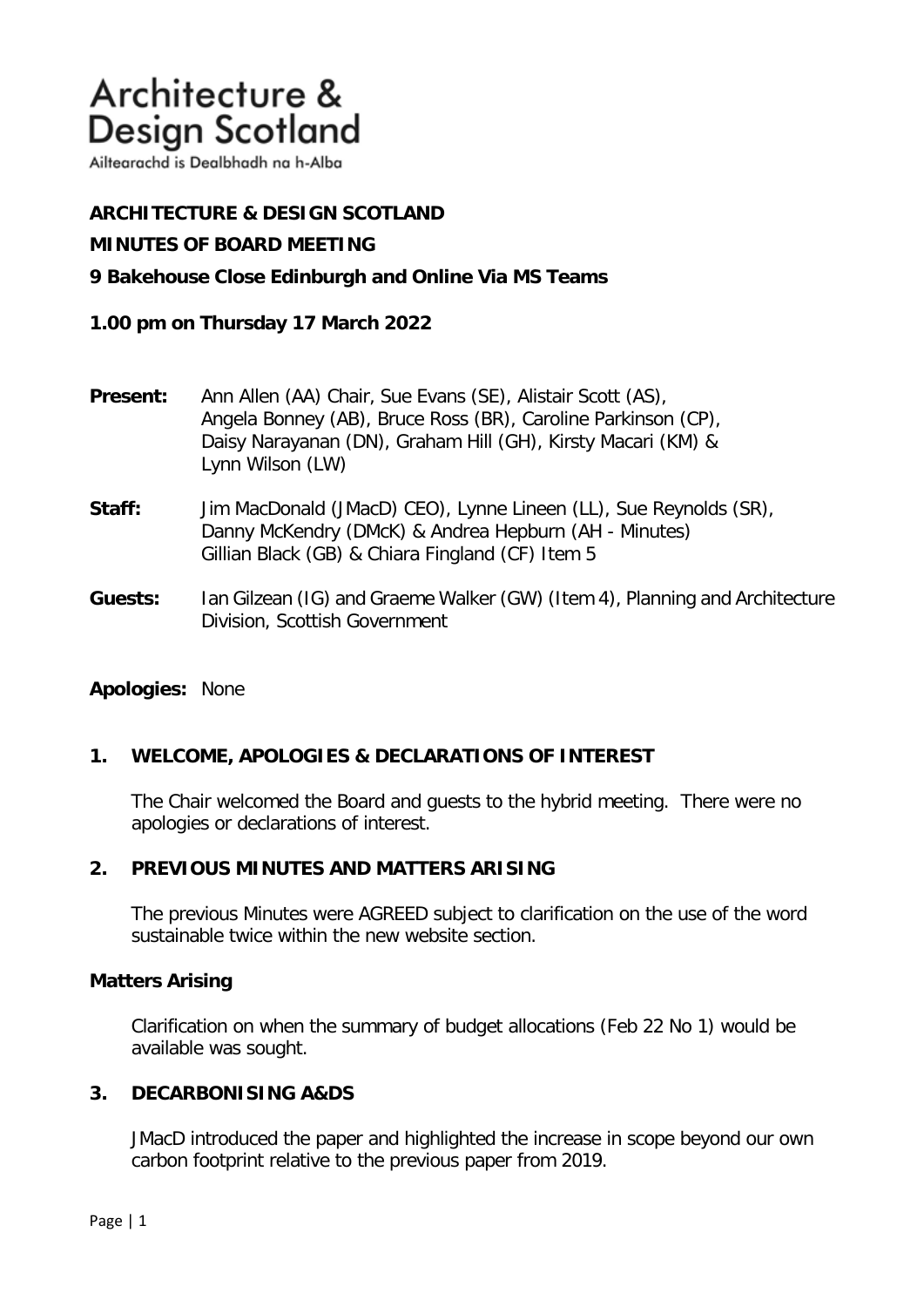JMacD confirmed that all the measures identified in 2019 have been implemented except for the change of energy supplier. This was paused owing to the closure of our offices but will be revisited now. Due to recent sharp increases in energy prices, we will seek to balance reduced emissions against affordability.

The new measures listed in the paper were each AGREED, and Board instructed the CEO that regular reporting is required on this with the next update to be provided in September 2022.

# **4. RESOURCE SPENDING REVIEW (RSR)**

JMacD introduced GW from PAD, who joined the meeting for this item. The RSR was launched in December 2021 and while it will not replace annual spending reviews, it will provide an indication of priorities. A&DS is well-placed within this process owing to our commitments around climate action, recovery of the economy and innovation in public service delivery.

JMacD confirmed that he will continue to work with PAD to present evidence to demonstrate our added value and highlighted the importance of gathering evidence to demonstrate the impact of our work.

Board noted the report and asked to be kept informed of progress with the review

# **5. 20 MINUTE NEIGHBOURHOODS**

GB and CF joined the meeting and made a presentation on 20 Minute Neighbourhoods and the work we have done in Stewarton. The work has made use of digital mapping data to inform how sites are allocated and tested and as such, is seen as an exemplar approach to delivering 20 Minute Neighbourhoods in other parts of Scotland.

The presentation was well received by the Board and DN offered support in sharing this across councils. It was also agreed that copies of the slides should be shared with Board members.

# **Action 1: slides from the presentation to be circulated round the Board (AH)**

## **6. AUDIT COMMITTEE REPORT**

SE updated on the recent Audit Committee Meeting where the topics covered were Governance, Management Accounts, Risk Register, Absence Rates, and the forthcoming Audit which will have a new lead at Audit Scotland.

SE confirmed that KM has agreed to take on the role of Chair of Audit from 1<sup>st</sup> April 2022 and thanked her for doing so. SE also thanked the staff team for all the work that goes into the papers, etc along with TIAA our internal auditors and Audit Scotland the external auditors.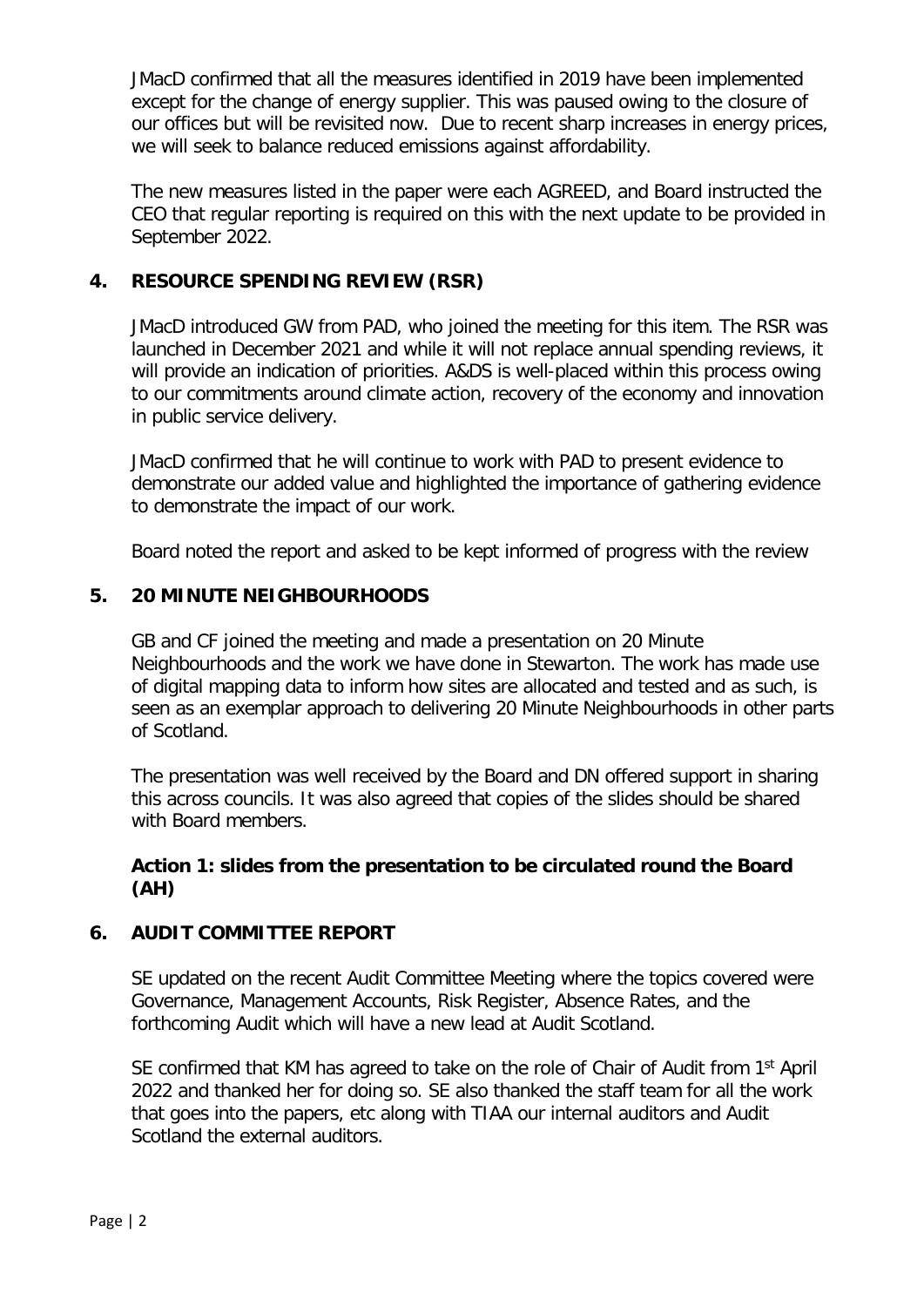The Chair thanked SE for her work as Audit Chair and the Board over the years and GH's work over the years on Board as they both step down after their second terms in office.

# **7. ANY OTHER BUSINESS**

## Ministerial Portfolios

Recent Ministerial changes were noted as per the paper. IG also advised that both Regeneration and Housing will move into the same portfolio as PAD from 1 April 2022.

## Accommodation Update

SR updated that Bakehouse Close opened up fully to staff last week with a current limit of 10 staff in the office at any given time. In a recent survey a hybrid working approach was the preferred option for most staff.

The Glasgow office hub space has been reduced from six to four desks but there is also the use of break out spaces available in the building.

## Home Teams Update

JMacD updated that changes to the Home Teams come into effect on 1 April and he will circulate a copy of this round the Board.

# **Action 2: updated Home Teams schedule to be circulated round the Board (JMacD).**

#### Board Recruitment

AA updated that there had been 48 applications for the 2 upcoming Board positions. The shortlisting will be carried out next week with interviews at the end of April. She thanked everyone who participated in the engagement sessions and SG's public appointments team for their work on the recruitment.

#### SURF Awards

JMacD advised that we will be sponsoring the SURF Awards again this year and anyone who is interested in judging this should let AA know by the end of next week.

We will be working on putting together a schedule of who has participated in which of these events in the past and what skills are required for upcoming ones.

#### Model Code of Conduct

SR advised that there is a refreshed Model Code of Conduct for Members of Devolved Public Bodies which includes two new standards - duty to uphold the law and respecting colleagues, in addition to the original seven set by Lord Nolan. The revised proofed version will be circulated to Board Members for signature.